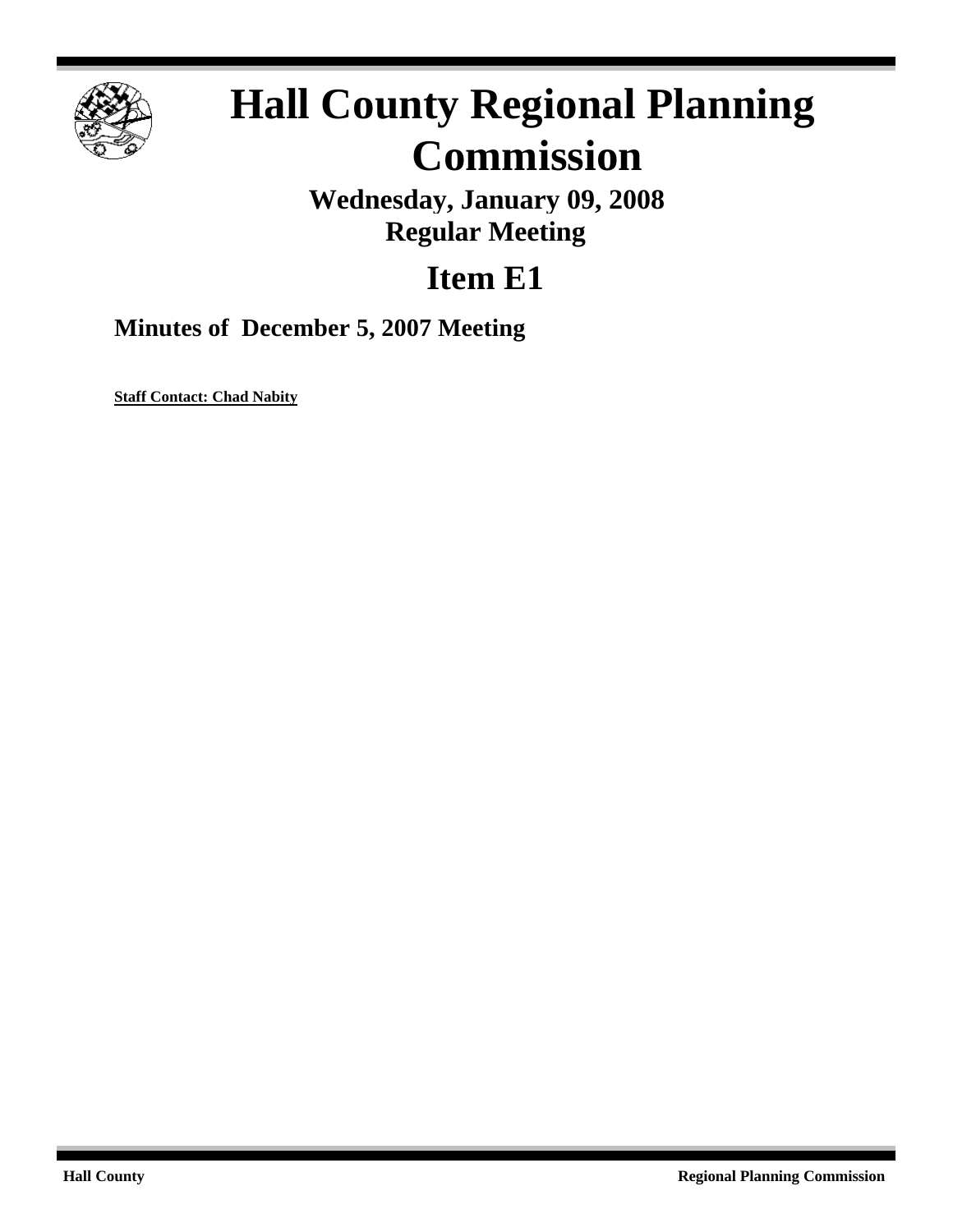

### THE REGIONAL PLANNING COMMISSION OF HALL COUNTY, GRAND ISLAND, WOOD RIVER AND THE VILLAGES OF ALDA, CAIRO, AND DONIPHAN, NEBRASKA

**Minutes** for December 5, 2007

The meeting of the Regional Planning Commission was held Wednesday, December 5, 2007, in the Council Chamber - City Hall – Grand Island, Nebraska. Notice of this meeting appeared in the "Grand Island Independent" November 24, 2007.

| Present: | Pat O'Neill<br>Karen Bredthauer<br><b>Bill Hayes</b><br>Jaye Monter | Leslie Ruge<br>Dianne Miller<br>Don Snodgrass<br><b>John Amick</b> |       |
|----------|---------------------------------------------------------------------|--------------------------------------------------------------------|-------|
|          | <b>Mark Haskins</b><br>Reynolds                                     |                                                                    | Debra |
| Absent:  | Scott Eriksen, Lisa Heineman                                        |                                                                    |       |
| Other:   | Steve Riehle, Public Works Director                                 |                                                                    |       |
| Staff:   | Chad Nabity, Barbara Quandt                                         |                                                                    |       |
| Press:   | <b>Tracy Overstreet, Independent</b>                                |                                                                    |       |

#### **1. Call to order.**

Chairman O'Neill called the meeting to order at 6:00 p.m. He stated that this was a public meeting subject to the open meetings laws of the State of Nebraska. He noted that the requirements for an open meeting were posted on the wall in the room and easily accessible to anyone who may be interested in reading them.

#### **2. Minutes of November 7, 2007 meeting.**

A motion was made by Amick, and seconded by Snodgrass to approve the Minutes of the November 7, 2007 meeting as presented.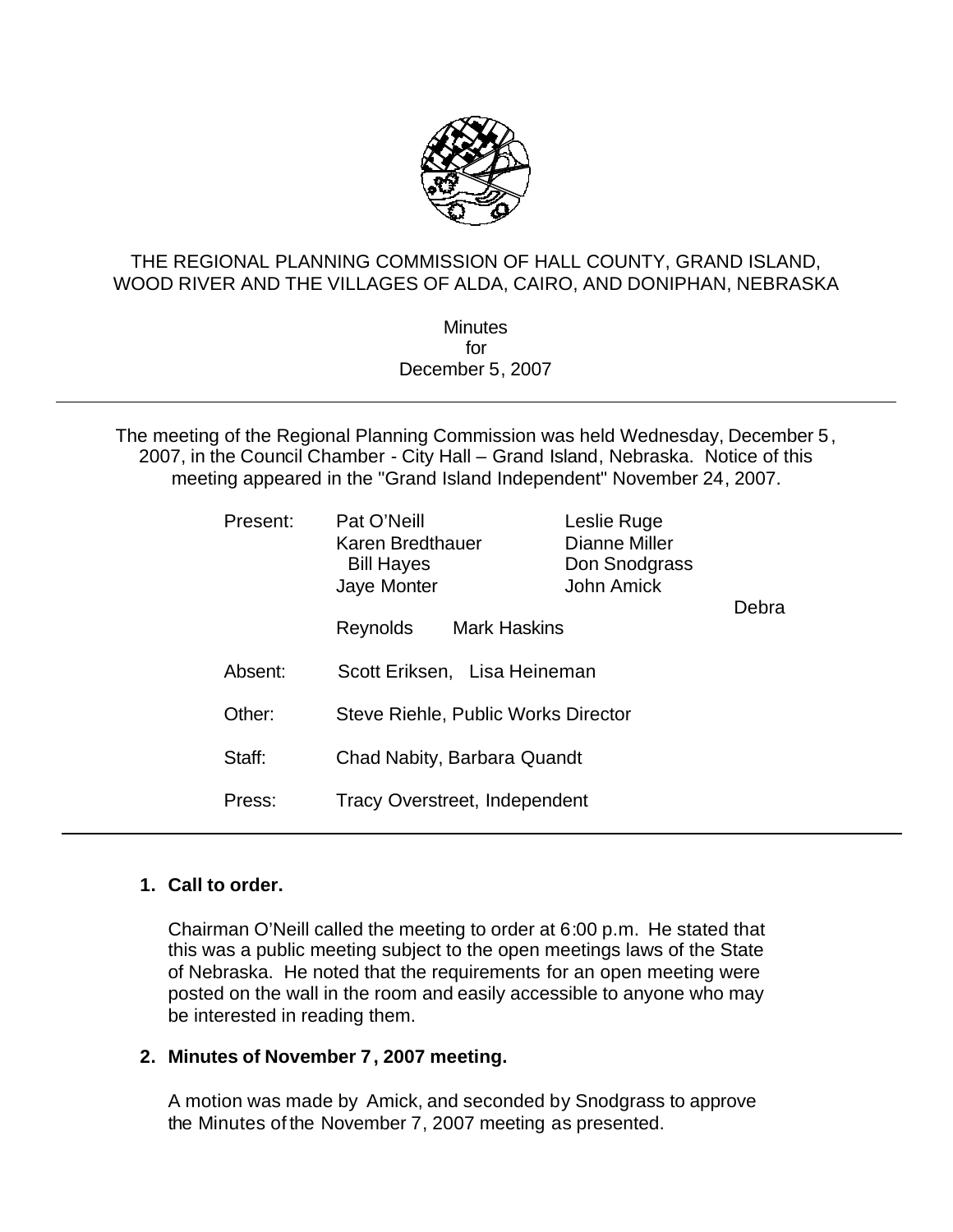The motion carried with 10 members present voting in favor (Miller, Amick, O'Neill, Ruge, Hayes, Reynolds, Monter, Haskins, Bredthauer, Snodgrass).

#### **3. Request time to speak.**

No one requested a time to speak**.**

**4. Public Hearing –** Concerning a generalized redevelopment plan for CRA Area #6 in the City of Grand Island, Nebraska, in

accordance with Section 18-2115 Reissue Revised Statutes of Nebraska, Nebraska Community Development Act, as

amended. (C-5-2008GI)

Chairman O'Neill opened the above mentioned public meeting.Nabity presented explaining that this Generalized Redevelopment Plan for CRA Area #6 breaks the area up into four basic areas with extensive redevelopment plans for the Five Points, Broadwell and UPRR tracks and West Second Street areas, plus overall guidelines for redevelopment along Broadwell and Eddy Streets. Nabity stated that this study does not specifically approve any TIF projects. It does outline the types of activities that could be considered for Tax Increment Financing in this redevelopment area. Examination of the Redevelopment Plan for conformance to the Comprehensive Plan for the City by the Planning Commission is needed.

 A discussion followed, including questions from the commissioners clarifying that this is a concept plan, not a final plan. Nabity explained that this concept plan will allow the CRA to move forward. It also gives developers ideas for potential development in this area. A letter, which was submitted for review from Dan and Chris Fogland, owners of CopyCat Printing, was discussed. The letter expressed concerns with parking issues if a new underpass is built at Third Street and Broadwell Avenue. Mr. Fogland's letter also presented some alternative development scenarios. Steve Riehle addressed questions regarding vehicle traffic patterns and train traffic in this area. Riehle reported that train traffic has increased substantially and vehicle traffic has not diminished. Nabity stated, in answer to a question regarding project order, that project order in this plan is developer driven. Chairman O'Neill closed the public hearing.

A motion was made by Amick, and seconded by Ruge, to recommend approval of this redevelopment plan as presented. A finding of fact relative to conformance with the Grand Island Comprehensive Plan is: 1) The majority of the property included within the plan is shown on the future land use map as either mixed used commercial, or mixed use manufacturing. The proposed redevelopment would be consistent with the future intended uses.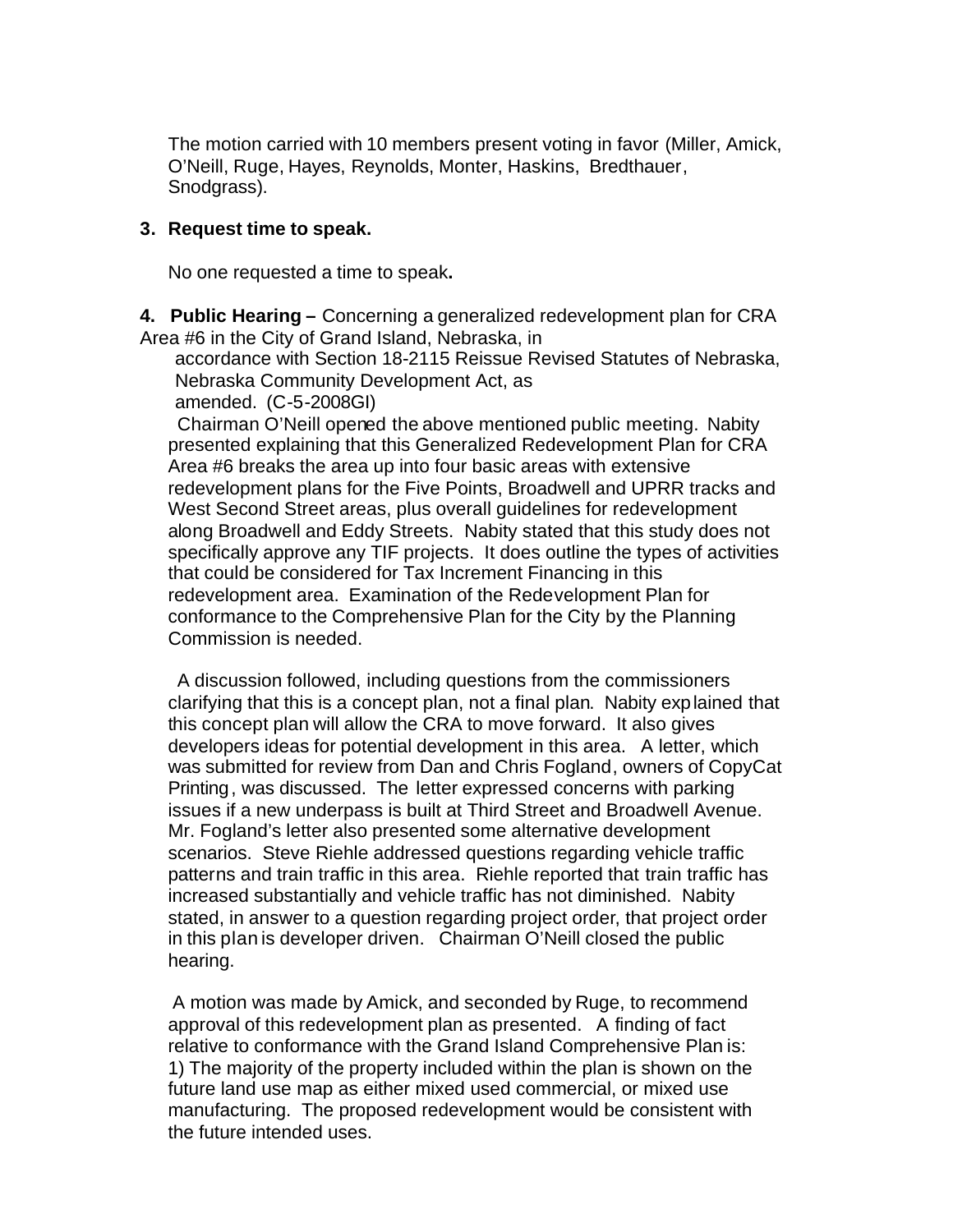A roll call vote was taken and the motion passed with 10 members present (Miller, Amick, O'Neill, Ruge, Hayes, Reynolds, Monter, Haskins, Bredthauer, Snodgrass) voting in favor.

**5. Public Hearing –** Concerning an amendment to the generalized redevelopment plans for CRA Areas Island, Nebraska, in accordance with Section 18-2115 Reissue Revised Statutes of Nebraska, Nebraska Community Development Act, as amended. Specific amendments to be considered are participation of CRA with the City in creating Quiet Zones and paying for Quiet Zone Improvements at rail crossings in Area #1, #4 and #6. (C-8-2008GI)

Chairman O'Neill opened the above mentioned Public Meeting. Nabity explained that CRA Areas 1,4 and 6 have been declared blighted and substandard by the Grand Island City Council. The CRA considered these amendments at their meeting on November 14, 2007 and forwarded them to the Regional Planning Commission for review and recommendation. Nabity stated that these amendments specify quiet zone improvements along the Union Pacific Rail Road as a means to eliminate conditions contributing to the blighted and substandard status of these areas. Nabity noted that noise is considered a condition of blight. Six intersections, within the blighted and substandard areas, are to be considered for improvements. This proposal does not suggest usage of TIF. CRA would allocate part of the property tax dollars collected for CRA activities to participate with the City in these improvements over a two year time frame. It is estimated that quiet zone improvements, such as wayside horns, can be installed for slightly less than \$100,000 each. Nabity explained that, since this is a Redevelopment Plan, the RPC needs to examine the Plan for conformance to the Comprehensive Plan for the City. The only improvements these amendments would authorize are those necessary to declare quiet zones along the UPRR tracks. The 2004 Comprehensive Plan specifically identifies these improvements as a goal for the City in Transportation Objective 8.03.01. Staff recommended that RPC recommend approval of these amendments.

Chairman O'Neill closed the public meeting.

A motion was made byAmick and seconded by Miller, to recommend the approval of the amendments to authorize those improvements necessary to declare quiet zones along the UPRR tracks as presented. Findings relative to conformance with the Grand Island Comprehensive Plan included in this motion are: 1) The 2004 Comprehensive Plan specifically identifies these improvements as a goal for the City Transportation Objective 8.03.01.

A roll call vote was taken and the motion passed with 10 members present (Miller, Amick, O'Neill, Ruge, Hayes, Reynolds, Monter, Haskins, Bredthauer, Snodgrass) voting in favor.

**6. Public Hearing –** Concerning a proposed amendment to Zoning Ordinance in Code 36-71 Section A (2). (C-6-2008GI)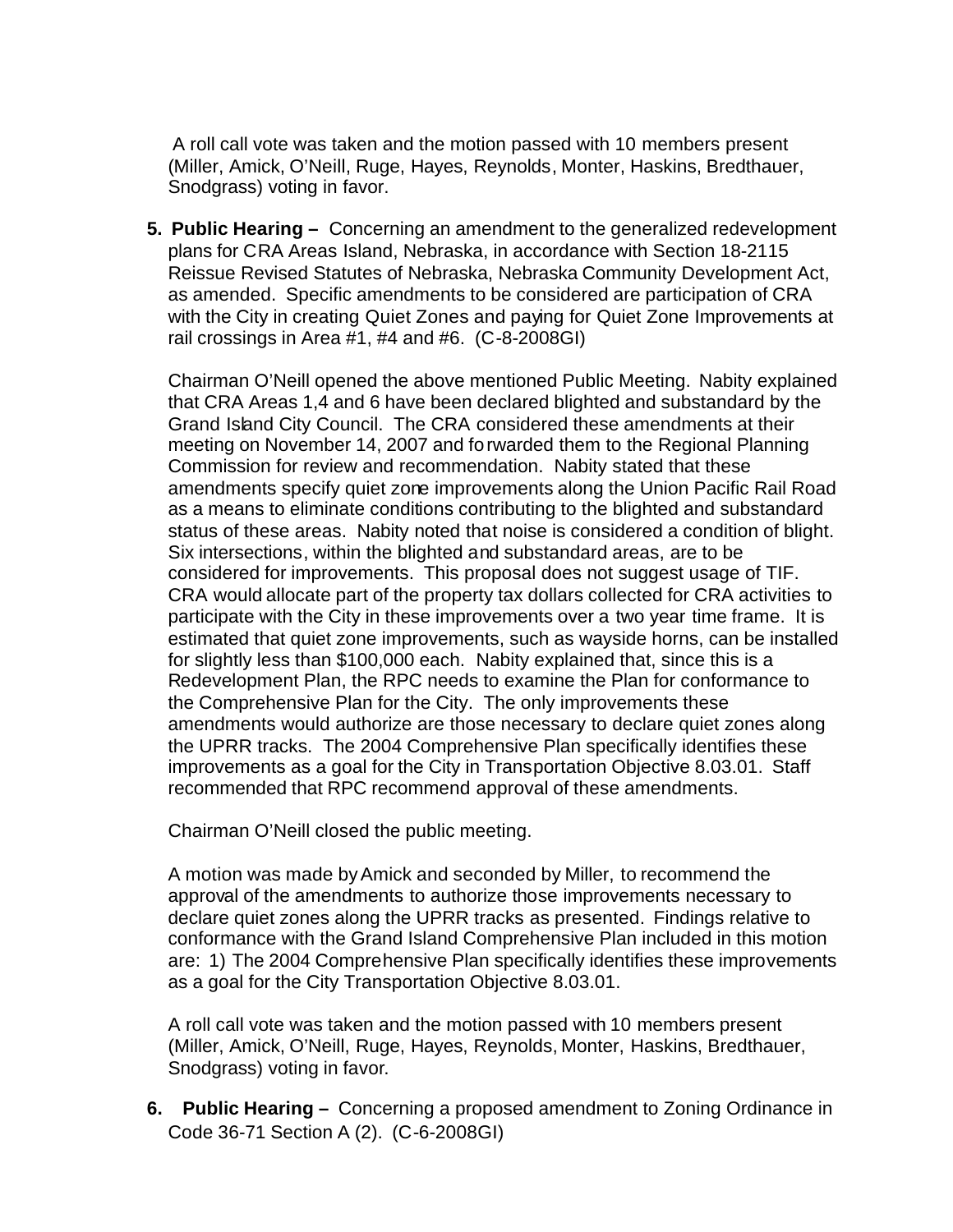Chairman O'Neill opened the above mentioned Public Meeting. Nabity reported that the proposed changes were requested by Bosselman Energy Inc. of Grand Island, Nebraska. The amendments to be considered pertain to the 36-71(A) 2 ME-Manufacturing Estates Zone Permitted Principal Uses, including the wholesale distribution as an allowed use in buildings heated with propane and with a propane tank, or tank of 70,000 gallons or smaller total capacity. Bosselman's are requesting the changes in order accommodate a move of their bulk propane business from Third Street and Custer Street to the Platte Valley Industrial Park. A brief discussion followed. Ken Caldwell, Bosselman Energy Vice President, addressed concerns about the number of tanks proposed to be on their site. Mr. Caldwell stated that it was not the intent of Bosselman Energy to create a tank farm. The tanks used in this area are intended for storage for propane. They have other sites available for tank storage. Chairman O'Neill questioned the word primarily in the current language. His concern was not with the use; but, rather that if they wholesale more propane than they use in heating the building, what is the primary use of the tanks. After discussion, it was decided that the word primarily could also be removed along with the changes requested by Bosselman Energy Inc.

Chairman O'Neill closed the public meeting.

A motion was made by Amick, and seconded by Snodgrass, to recommend that the Grand Island City Council approve the requested changes to the Grand Island Zoning Ordinance as presented, with the exception of striking the word "primarily" from Zoning Ordinance in Code 36-71 Section A (2).

 A roll call vote was taken and the motion passed with 10 members present (Miller, Amick, O'Neill, Ruge, Hayes, Reynolds, Monter, Haskins, Bredthauer, Snodgrass) voting in favor.

**7. Public Hearing –** Concerning a proposed amended PUD for Outlot "D" in Bellamy's First Subdivision, Hall County, Nebraska. (C-7-2008HC).

Chairman O'Neill opened the above mentioned Public Meeting. Nabity reported that this application includes approximately 53.04 acres of property approximately one mile west of Cairo in the NW ¼ of 23-12-12 south of Highway 2, between 150<sup>th</sup> Road and Cameron Road. This property is located just outside of the Cairo Zoning Jurisdiction. On April 19, 2005 the Hall County Board approved a resolution changing the zoning on the property to PUD and approving the preliminary development planand plat. This is the second phase of the development, which includes 29 lots and two outlots. Included with this application is a proposed subdivision agreement that would be signed by both the subdivider and the County, outlining expectations and responsibilities with regard to this subdivision. The Subdivision Agreement delineates the design, installation and maintenance of the roads and drainage systems. The agreement also requires that all residential structures be built to meet the flood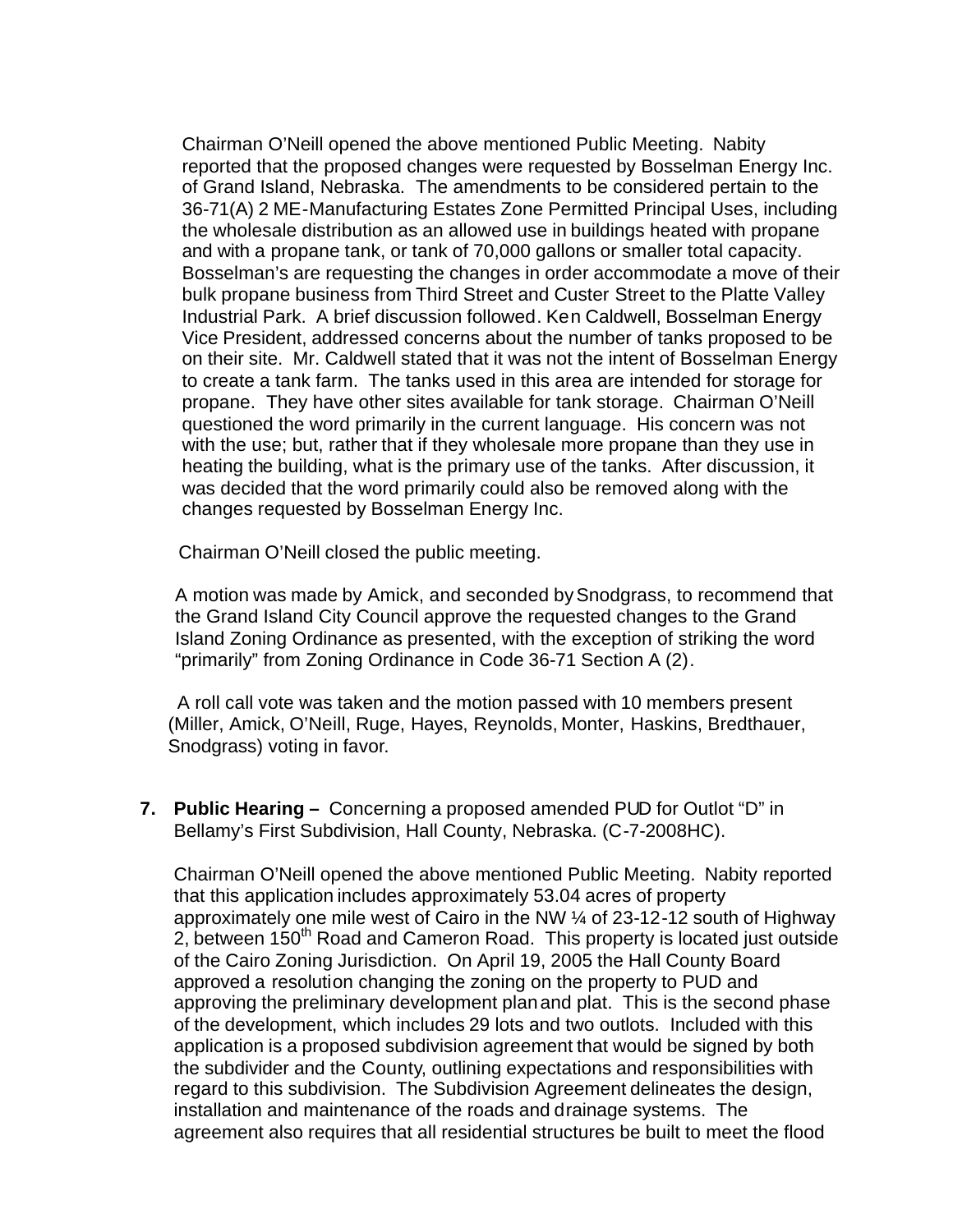plain regulations based on the information provided by the Nebraska Department of Natural Resources. The Nebraska Department of Environmental Quality has approved the use of septic systems on this property. The staff recommends that the Hall County Board approve the final development plan for Bellamy's second Subdivision and approve the final plat for this district as presented.

**Final Plat** – Bellamy's Second Subdivision located south of Highway 2, between N. Cameron Road and N. 150<sup>th</sup> Road, Hall County, Nebraska (29 lots).

A motion was made by Ruge, and seconded by Reynolds, to recommend that the Hall County Board approve the final development plan for Bellamy's Second Subdivision and approve the final plat for this district as presented.

A roll call vote was taken and the motion passed with 10 members present (Miller, Amick, O'Neill, Ruge, Hayes, Reynolds, Monter,Haskins, Bredthauer, Snodgrass) voting in favor.

# **Consent Agenda**

- **8. Final Plat –** Cedar Tree Pheasant Farm Subdivision located north of W. Capital Avenue, between N. 190<sup>th</sup> Road and N. Bluff, Hall County, Nebraska. (1 lot)
- **9. Final Plat -** SPD Cairo Subdivision located north of Airport Road, between Highway 11 and  $130<sup>th</sup>$  Road in Hall County, Nebraska  $(1$  lot)
- **10. Final Plat -** TGT Subdivision located north of W. Schimmer Drive, between S. 130<sup>th</sup> Road and S. Burwick Road, in Hall County, Nebraska (1 lot)

The Consent Agenda was considered by the Commissioners.

A motion was made by Haskins, and seconded by Miller, to recommend approval of the Consent Agenda (Agenda Items 8, 9 and 10) as presented.

A roll call vote was taken and the motion passed with 10 members present (Miller, Amick, O'Neill, Ruge, Hayes, Reynolds, Monter, Haskins, Bredthauer, Snodgrass) voting in favor.

#### **10. Planning Director's Report**

Nabity reported. He noted that the regular meeting date for January would fall on January 2, 2008. He asked if members wanted to meet on that date, or on January 9, 2008. A voice vote was taken, and all present voted to meet on January 9, 2008. Nabity announced that a DVD of a the UNL student presentation will be made outlining the South Locust project. Nabity stated that the Hazard Mitigation Plan will be coming before the RPC in February or March, and that the updated Flood Maps will be ready by September of 2008. He also